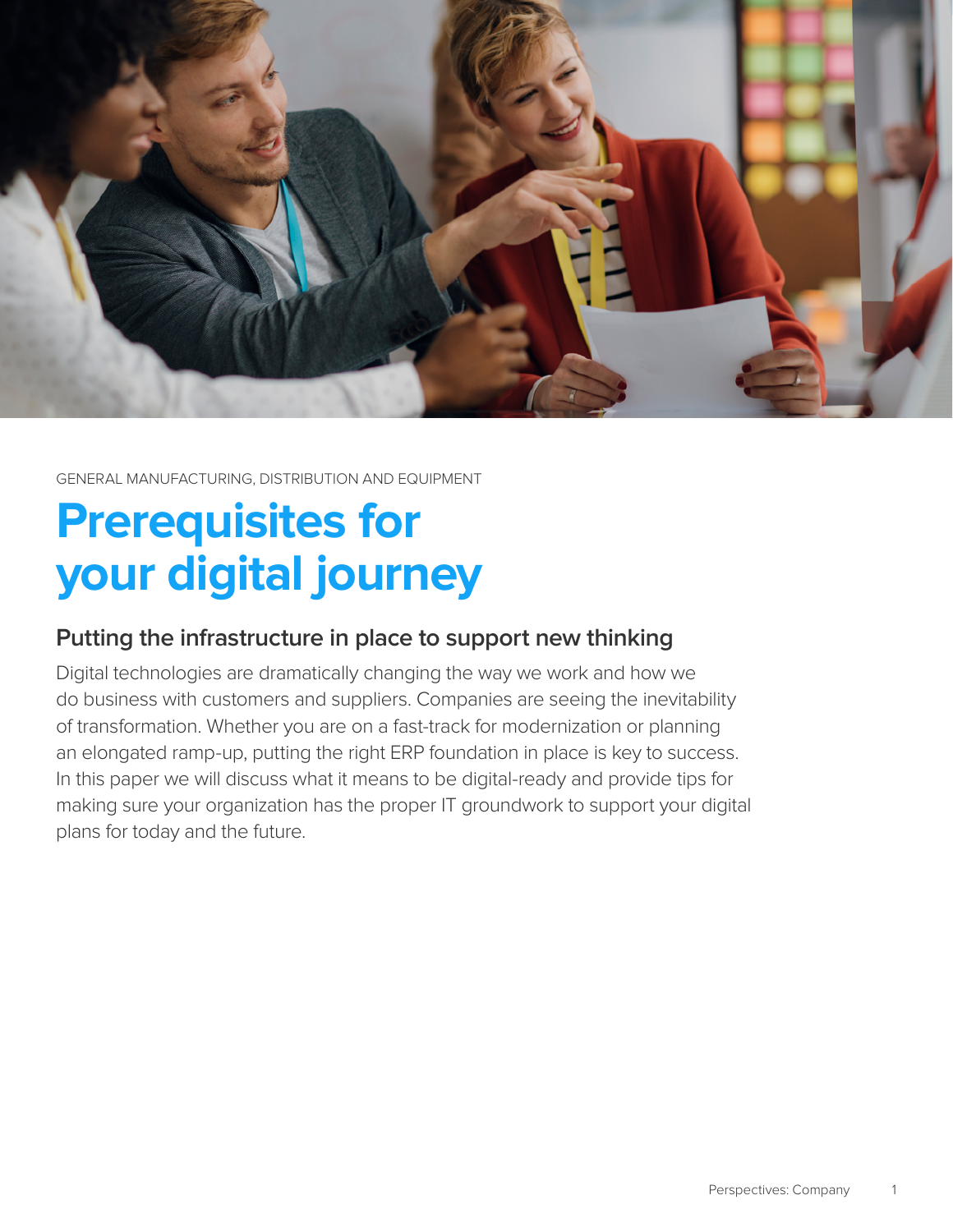- [Understanding the big picture](#page-2-0)
- [Is enterprise-wide reimagining for everyone?](#page-2-0)
- [What's working for the early adopters?](#page-3-0)
- [What prerequisites do you need before you set out on a digital journey?](#page-3-0)
- [The right foundation](#page-6-0)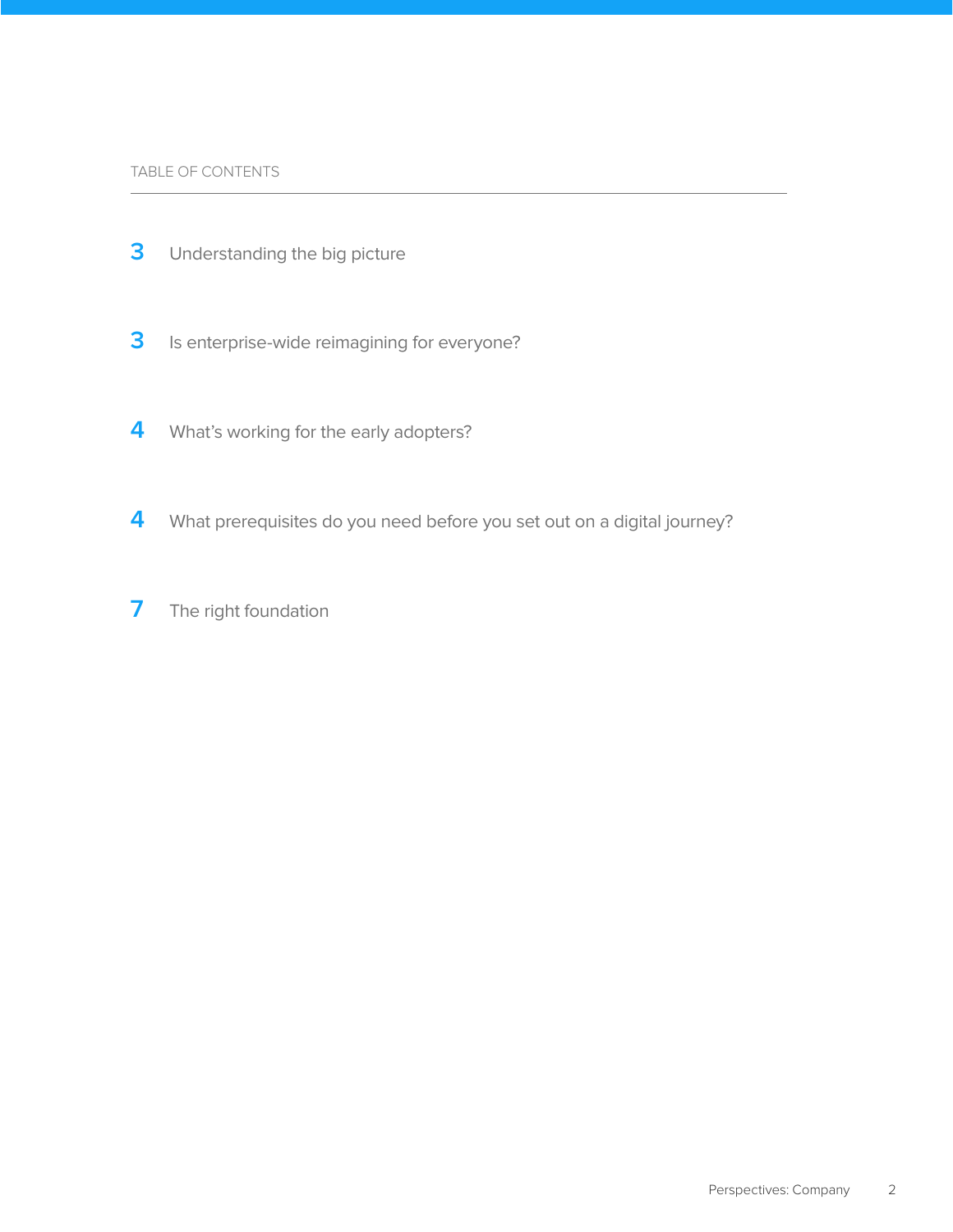## <span id="page-2-0"></span>**Digital disruption: understanding the big picture**

Organizations in all facets of manufacturing, distribution, and equipment are being bombarded with promises of a digital revolution and predictions of new business models and new ways of conducting business. The potential benefits are staggering. One analyst predicts that connected, smart factories with their value-added service offerings could add \$500 billion to \$1.5 trillion to the global economy in five years ([Capgemini, 2017](https://www.capgemini.com/resources/smart-factories-how-can-manufacturers-realize-the-potential-of-digital-industrial/)).<sup>1</sup> Such draw-dropping numbers and tantalizing technologies, like Augmented Reality and Artificial Intelligence, are capturing the imagination of visionaries. Many enterprises are jumping in with enthusiasm and high investment. **[IDC Manufacturing Insights](http://www.idc.com/getdoc.jsp?containerId=prUS42327517)** forecasts worldwide spending on digital transformation (DX) technologies to be more than \$1.2 trillion in 2017.<sup>2</sup>

## **Is enterprise-wide reimagining for everyone?**

Not every company is ready for bottom-to-top transformation. Some may still be recovering from the recent recession and have limited cash reserves. Others may be gradually replacing machinery and modernizing systems, opting for a phased approach, rather than plunging into a fullenterprise overhaul.

A few lucky companies may seem to have limited immunity to competitive pressure and not feel the urgency of digitization–yet. The manufacturer with long-term contracts, the only equipment dealer in a remote location, family-run micro-brewery with a loyal following, or distributorship content with a profitable niche market may be able to stall a major revamp of systems—for a limited time. They, too, will eventually be forced to join the modern era of digital systems because suppliers will expect it and customers will demand it.

There is nothing wrong with a slow and steady approach to modernization, as long as the organization creates one overarching strategy upfront, rather than haphazardly working on random details, like building a house without a blueprint. Very early in the planning process the existing ERP solution needs an objective evaluation. Without the right ERP solution in place, other digital tactics will be more difficult to execute and may cause disappointing results. You may even find, midway into execution, that you need to retrace steps, starting over with a more modern, agile system in place. It's far more efficient to make those decisions upfront.

A recent study from the **[Internet of Things Institute and PTC](http://www.ioti.com/industrial-iot-iiot/been-there-done-how-manufacturers-are-achieving-success-iiot)** asked organizations what upgrade they conducted in order to become digital and deploy an IOT project. Results are below. <sup>3</sup>

**Upgrades manufacturers made before digital initiatives.**

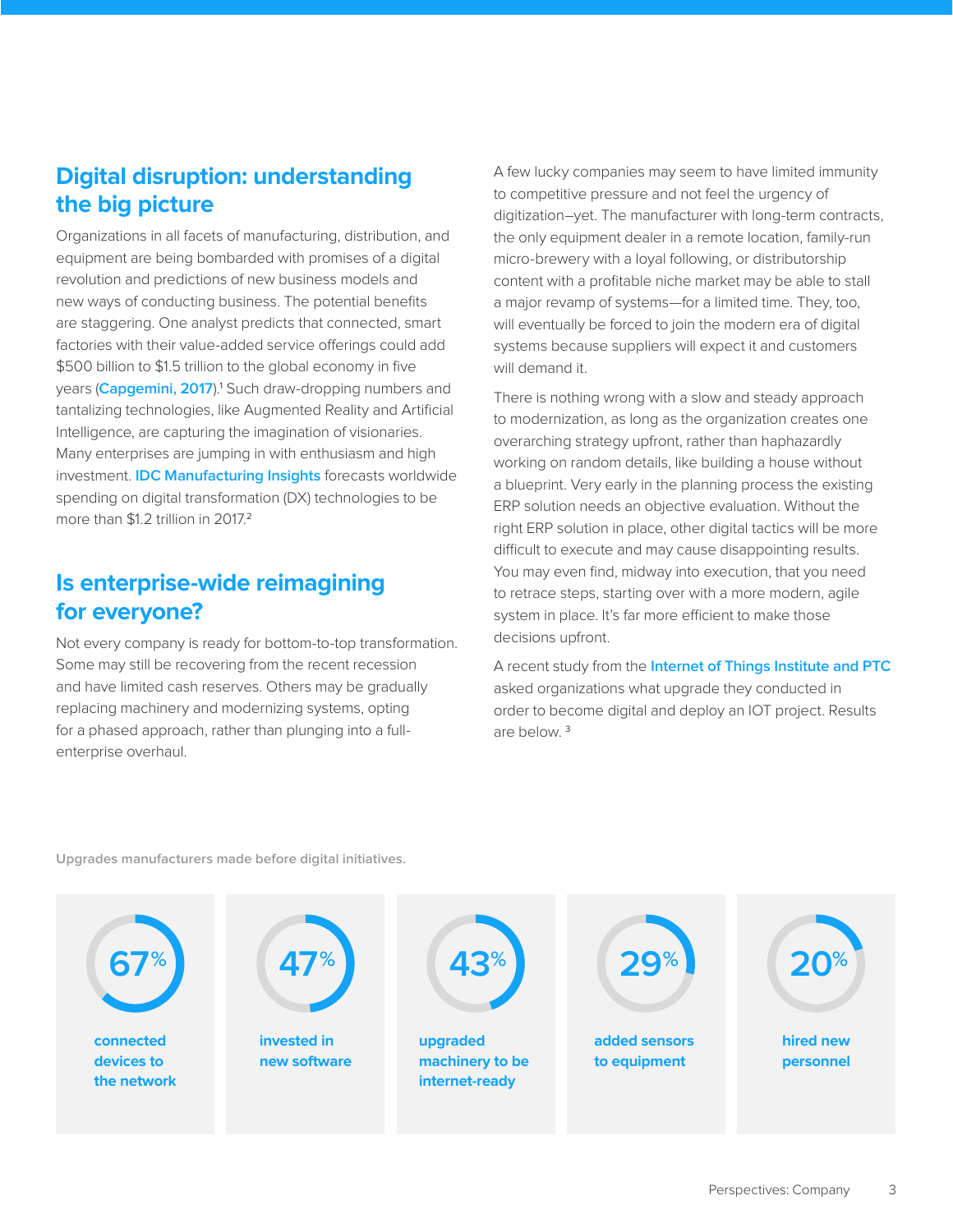## <span id="page-3-0"></span>**What's working for the early adopters?**

Those entering in a digital planning stage now can take advantage of some lessons learned from early adopters. Many companies investing in digital strategies are making cloud deployment a critical part of the plan, analysts like IDC report. This is especially true in manufacturing which has seemingly turned the corner from being cloud-skeptics to being cloud-enthusiasts.

"Cloud adoption is accelerating quickly in the manufacturing industry," says **[Kimberly Knickle, research vice president,](http://www.idc.com/getdoc.jsp?containerId=US40539416)  [IT Priorities and Strategies at IDC](http://www.idc.com/getdoc.jsp?containerId=US40539416)**. "For line-of-business executives, cloud offers a quick and economical way to support business requirements, which is critical, given the accelerating pace most manufacturers are facing. For CIOs and the IT organizations, cloud represents a new model of developing and deploying IT resources with implications for vision, people, process, and technology."

Key findings of **[IDC's cloud benchmark research](http://www.idc.com/getdoc.jsp?containerId=prUS42321417)** in worldwide manufacturing include:



**65.1%** of manufacturers worldwide are using public cloud for more than one or two small applications.



**45.8%** of manufacturers have stated

that within 24 months they will have broadly implemented a cloud-first strategy that is proactively managed and is clearly driving business.4

## **What prerequisites do you need before you set out on a digital journey?**

As you access your current systems and decide what are preliminary steps you will need to take in order to prepare for your digital deployment, be sure to look closely at your ERP. Here are 10 items to consider:

#### **1. Agility.**

In order to keep pace in the digital era, your organization needs to be agile. Escalating market pressures change seemingly overnight. Trends come and go. Customer expectations evolve continuously. To respond, manufacturers may need to put in place regional divisions, leverage mergers partnerships, add distribution hubs, create new service branches, or build facilities to focus on high tech components or parts. All of these tactics require setting up new systems, hardware and software.

With the traditional on-premises approach, the IT department would be burdened with procuring and managing the hardware, servers, security, and back-up systems for these new locations. Then, software for traditional on-premises systems can be time-consuming to implement. These "old-school" approaches are no longer the most practical. Cloud deployment, in contrast, leaves the system set-up to the cloud provider, eliminating the burden on your team. Implementation takes days, not years.

### **2. Elasticity.**

Digital technologies often involve the use of smart sensors and leveraging vast amounts of data collected from sensors. Legacy solutions deployed on premises seldom offer the storage capacity needed for digital technologies, like the Internet of Things. Cloud deployment provides the elasticity you need for data storage. companies are recognizing this value of cloud and making the move.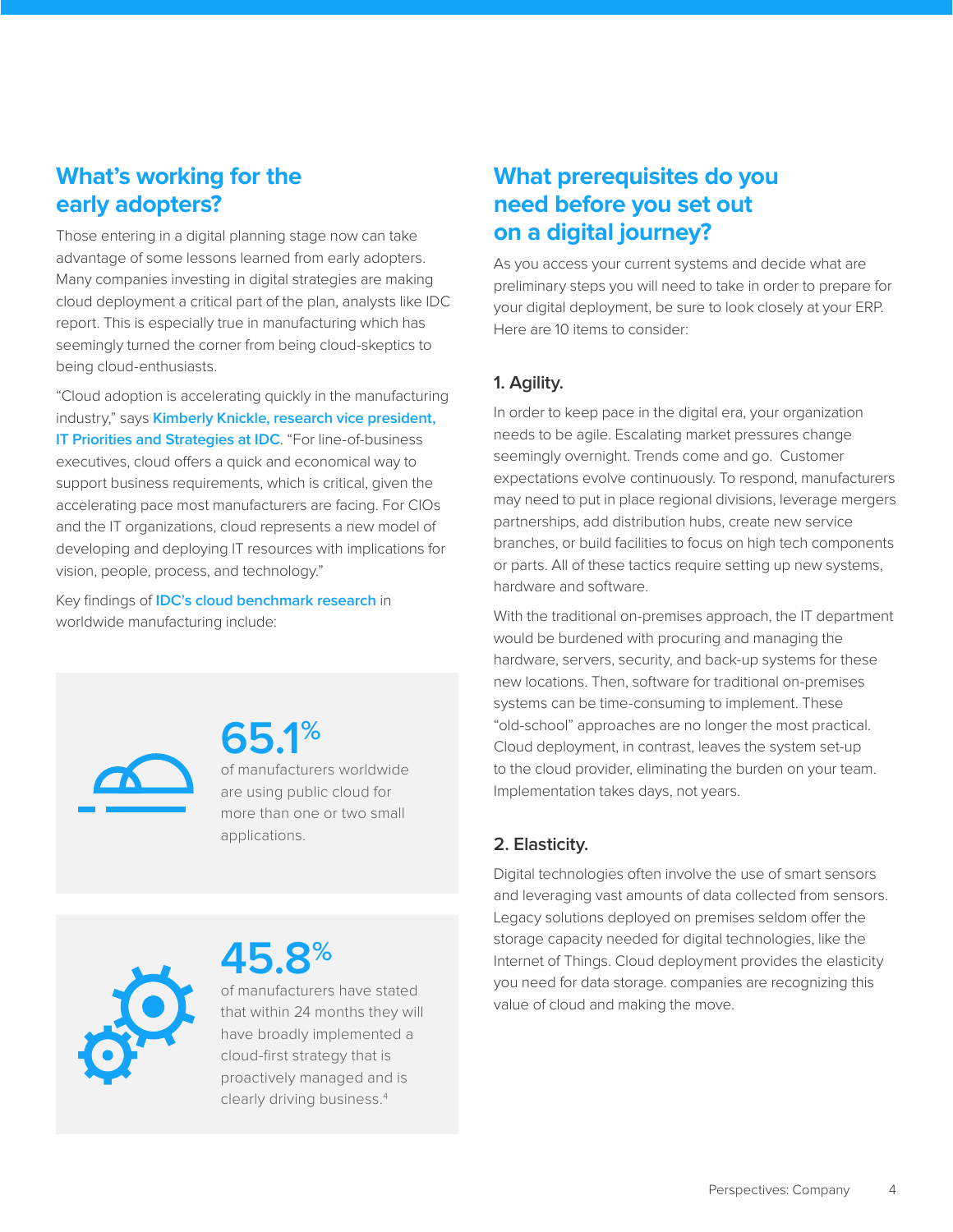#### **3. Visibility and flexibility.**

Digital transformation is all about data, visibility, and access. It involves connecting to other systems, solutions, and even other devices, like shipping containers and material handling equipment. In order to be digital-ready the organization must have a core ERP that is flexible. That means getting rid of the cumbersome modifications that make upgrades and integration difficult. In the past, ERP providers were concerned about keeping data within the organization, not in sharing. Today, visibility must extend beyond the four walls of the enterprise to the supply chain network, colleagues, co-manufacturers, field service technicians and partners. Turning to a modern ERP solution in the cloud makes this level of enterprise-wide connectivity easier.

#### **4. Fully modern today, fully modern tomorrow.**

You already know how quickly technologies are changing today. This pace of change is likely to continue, bringing new capabilities we may not even imagine today. Keeping up with change is a challenge for organizations as multiple upgrades can become costly and time consuming. Cloud deployment ends that upgrade hassle. One of the most substantial benefits of cloud deployment is that the company no longer has to worry about upgrades and keeping the software modern. Cloud solutions are updated on a continual basis so that the software always contains the latest functionality. Your IT team can worry about more strategic issues.

#### **5. Consistent customer-centricity.**

Your ERP solutions should support a customer-centric approach rather than hinder it, as many outdated solutions do. You should be able to address the entire customer journey, not just order entry or field service dispatch. Customers today want an experience, one that is pleasing and memorable. This can be achieved by increasing and managing multiple touchpoints in the buying cycle, from early product inquiries to aftermarket service and repeat sales or upgrades. With a modern ERP solution in place, collaboration tools, portals for customer interaction, enhanced customer relationship management (CRM) and digital marketing tools can be leveraged.

#### **6. Predictive analytics.**

Analyzing historical activities is no longer sufficient in today's complex business world. You also must be able to accurately predict trends, forecast sales, and anticipate demand in resources. If your legacy ERP has only basic business intelligence capabilities, it is holding you back. Analyzing data and predicting results based on data science will give you an important added advantage.

#### **7. Proactive decision making.**

Outdated ERP solutions tend to have limited tools for the user, forcing the user to contend with clunky interfaces and clicking on multiple screens to find the right information. Modern ERP solutions place an emphasis on usability and productivity, as well as meeting the current workforce's expectations for a consumer-like experience. Today, modern ERP solutions provide contextual analytics when and where the user needs them in order to speed decision making. They also provide role-based workbenches, dashboards, and the ability to track and monitor personalized Key Performance Indicators (KPIs). This allows managers to be attentive to customer needs, spot issues proactively and make timely responses. This speed of reaction and informed decision making are important parts of a modernized, digital enterprise.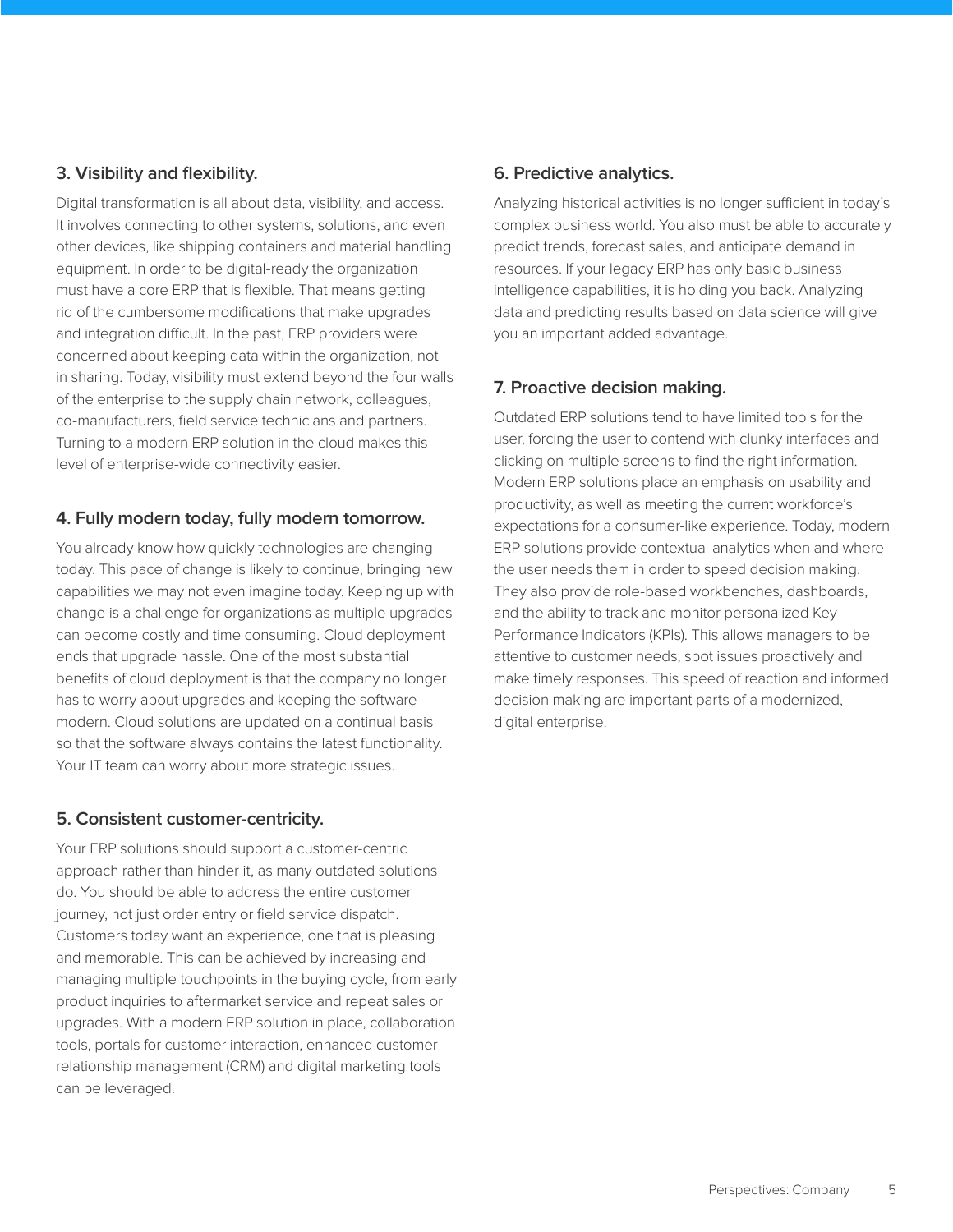#### **8. Preventive maintenance.**

A digital strategy often incorporates the use of smart sensors to monitor the physical condition of equipment, machinery, vehicles, and material handling equipment. The goal is to identify early symptoms of performance failure when there is still time to take corrective measures and prevent an unplanned downtime. For example, sensors may identify that a conveyor belt is running hot or slow. These signs may indicate maintenance is required and automatically trigger a technician to investigate further. In order to optimize the use of sensor technology to keep your facilities running smoothly, you need to have systems in place for Enterprise Asset Management (EAM). This includes managing parts inventory, tracking service history, technician scheduling, and managing warranties. Advanced digital strategies will have little impact if the basics of equipment maintenance are overlooked.

#### **9. Tech-centric workforce.**

Finding highly skilled technical workers can be difficult. As retiring baby boomers leave the workforce, a gap in the organization is often left that is hard to fill. This is especially true if you are using outdated technology, struggling with heavily modified systems, or are located away from a technology hub. This IT staffing challenge is another reason that eliminating modifications and turning to cloud deployment makes sense. Your cloud provider takes the responsibility of upgrades, system maintenance, and security, so you don't have to worry about staffing up to perform these functions. The CIO, IT director and key IT personnel can focus on more high-impact strategic functions, leaving the day-to-day IT management to someone else. Making the move to cloud deployment early will free up the internal IT team so they can lead the full digital strategy.

**"The future of an organization rests heavily on its ability to put a partner ecosystem in place...The goal is to find partners who can co-innovate and co-create these capabilities with you."**

**R "Ray" Wang** Constellation Research

#### **10. Team up with partners.**

Planning and launching a digital strategy is no easy task. It makes sense to form partnership and turn to organizations which have a track record. In the recently published report, **["Nine Starting Points to Digital Disruption,"](http://go.infor.com/erp-nine-starting-points/?refreshcache=1)** author R "Ray" Wang explains this point well when he states, "The future of an organization rests heavily on its ability to put a partner ecosystem in place. This will come from the orchestration of content (products, services, experiences, insights, and outcomes), networks (distribution models, channels, and suppliers), and technology platforms with each other. Most of these integrated capabilities have not been developed yet. The goal is to find partners who can co-innovate and co-create these capabilities with you." <sup>5</sup>